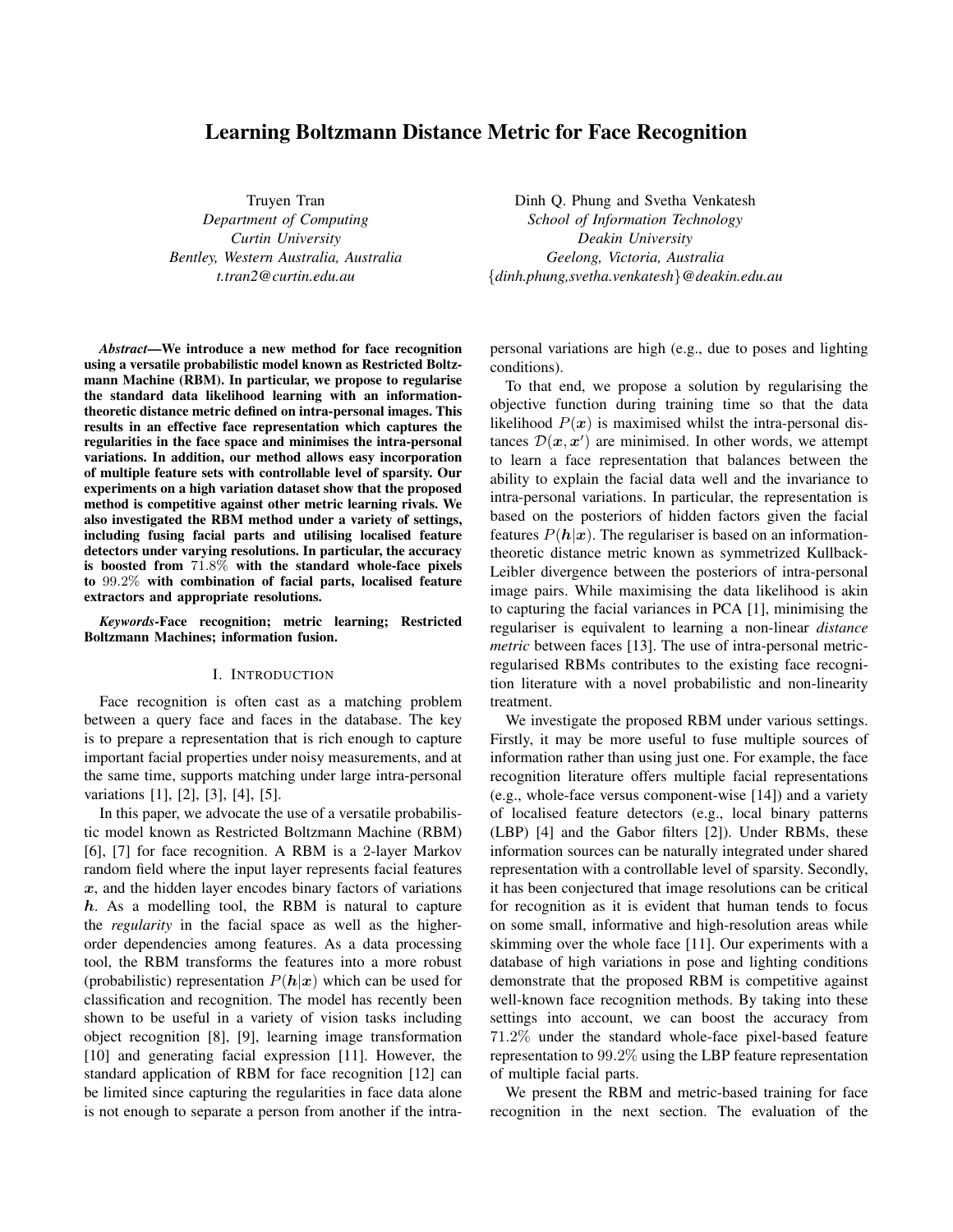proposed method is presented in Secion III. Section IV concludes the paper.

# II. RESTRICTED BOLTZMANN MACHINES WITH METRIC-BASED TRAINING

#### *A. Restricted Boltzmann machines*

Restricted Boltzmann Machine (RBM) [6], [15], [8], [7] for face recognition is a 2-layer probabilistic network in which the input layer represents facial features and the hidden layer represents binary factors of variation. Thus, a face is jointly generated from a set of *activated* hidden factors, which supposedly reflect structural information such as facial parts and variations due to expression, lighting conditions, poses and occlusions.

To be precise, let  $x \in \mathbb{R}^M$  be the vector of Gaussian features<sup>1</sup> and  $h \in \{0,1\}^K$  be the vector of hidden factors. The RBM is characterised by the Boltzmann distribution<sup>2</sup>

$$
P(\boldsymbol{x}, \boldsymbol{h}) = \frac{1}{Z} \exp \left(-\frac{\boldsymbol{x}^\top \boldsymbol{x}}{2} + \boldsymbol{w}^\top \boldsymbol{x} + \boldsymbol{x}^\top \boldsymbol{U} \boldsymbol{h} + \boldsymbol{v}^\top \boldsymbol{h}\right)
$$

where Z is the normalisation constant, and  $w \in \mathbb{R}^M, U \in$  $\mathbb{R}^{M \times K}$ ,  $v \in \mathbb{R}^{K}$  are model parameters. This Boltzmann machine is *restricted* in the sense that it limits direct interactions to those between layers. Given a set of active hidden factors, features are generated as

$$
P(\mathbf{x}|\mathbf{h}) = \prod_i P(x_i|\mathbf{h}); \qquad P(x_i|\mathbf{h}) = \mathcal{N}(w_i + \mathbf{U}_{i\bullet}\mathbf{h}; 1)
$$

where  $U_{i\bullet}$  is the row vector corresponding to the *i*th feature. On the other hand, given the facial features, the probability of activating hidden factors are

$$
P(\boldsymbol{h}|\boldsymbol{x}) = \prod_{k} P(h_k|\boldsymbol{x}); \ P(h_k^1|\boldsymbol{x}) = \sigma \left[ v_k + \boldsymbol{x}^\top \boldsymbol{U}_{\bullet k} \right] \tag{1}
$$

where we have used  $h_k^1$  as a shorthand for  $h_k = 1$ ,  $\sigma$  is the sigmoid function  $\sigma[z] = \frac{1}{1} + e^{-z}$ , and  $\mathbf{U}_{\bullet k}$  is the column vector corresponding to the kth hidden factor.

The set of activation probabilities  $\{P(h_k^1|\boldsymbol{x})\}_{k=1}^K$  can be seen as *probabilistic projections* of the facial features x onto the factor space. For recognition purposes, we can use either these probabilistic projections, which are bounded within the unit interval  $(0, 1)$ , or their linear counterparts  $\left[\boldsymbol{x}^{\top}\boldsymbol{U} + \boldsymbol{v}\right]$ which are unbounded. For reconstruction, one can use  $w +$  $\boldsymbol{U}\hat{\boldsymbol{h}}$  where  $\hat{h}_k = P(h_k^1|\boldsymbol{x})$ .

<sup>1</sup>We work with Gaussian features in this paper, but the RBM can encode different types, e.g., see [16].

*Remark 1:* The RBM is somewhat similar to the PCA but with subtle differences: The PCA captures the data variance through orthogonal eigenvectors, thus it is linear and the subspace is continuous. On the other hand, the RBM focuses on explaining the data generation through a *discrete* set of hidden factors without any assumption of orthogonality and linearity. The key representation power comes from the space of exponentially many variations.

# *B. Facial metric learning*

Standard training of RBMs maximises the data likelihood  $P(x)$ . As such, the estimated model captures *regularities* and *variations* in the human faces. However, this is *not* necessarily optimal for recognition purposes which often rely directly on the discriminative power to separate an *identity* from others. In other words, if two facial images are from the same person, their activation probabilities should be more similar than those from different persons. To be more concrete, let f and q are face indices, and  $\mathcal{I}(f)$  is the identity of face f, then  $P(h_k^1|\boldsymbol{x}^{(f)})$  should be close to  $P(h_k^1|\boldsymbol{x}^{(g)})$  if  $\mathcal{I}(f) = \mathcal{I}(g)$  for any factor k. To that end, we propose to maximise the regularised likelihood as follows  $\mathcal{L}_{reg} =$ 

$$
\sum_{f} \log P(\boldsymbol{x}^{(f)}) - \beta \sum_{f} \sum_{g \in \mathcal{I}(f)} \mathcal{D}\left(P(\boldsymbol{h}|\boldsymbol{x}^{(g)}), P(\boldsymbol{h}|\boldsymbol{x}^{(f)})\right) (2)
$$

where  $\beta \geq 0$  is the coefficient controlling the regularisation effect, and  $\mathcal{D}(P,Q) \geq 0$  is the distance metric between two distributions  $P$  and  $Q$ . Thus the new objective function attempts to balance between explaining the facial variations in the feature space and achieving intra-personal invariance in the posterior space.

Maximising the regularised likelihood  $\mathcal{L}_{req}$ , however, is difficult due to the intractability of the data likelihood term  $P(x) = \sum_{h} P(x, h)$ , which requires the summing over  $2^K$  combinations of variation factors. In this paper, we resort to an efficient truncated sampling scheme known as Contrastive Divergence (CD) [15] in which the gradient of the log-likelihood is approximated by a very short Markov chain. More specifically, in one-step CD learning, we first sample the hidden factors from the training features as  $\tilde{h}_k \sim P(h_k|\boldsymbol{x})$  and then reconstruct the features using  $\tilde{x}_i \sim \mathcal{N}(w_i + \mathbf{U}_{i\bullet}\tilde{h}; 1)$ . The gradient of the log-likelihood with respect to the (column) parameter vector  $U_{\bullet k}$  is approximated by<sup>3</sup>

$$
\frac{\partial \log P(\boldsymbol{x})}{\partial \boldsymbol{U}_{\bullet k}} \approx P(h_k^1 | \boldsymbol{x}) \boldsymbol{x} - P(h_k^1 | \tilde{\boldsymbol{x}}) \tilde{\boldsymbol{x}}
$$

For the gradient of the distance metric, according the chain rule

$$
\frac{\partial \mathcal{D}(g,f)}{\partial \mathbf{U}_{\bullet k}} = \frac{\partial \mathcal{D}(g,f)}{\partial P(h_k^1|f)} \frac{\partial P(h_k^1|f)}{\partial \mathbf{U}_{\bullet k}} + \frac{\partial \mathcal{D}(g,f)}{\partial P(h_k^1|g)} \frac{\partial P(h_k^1|g)}{\partial \mathbf{U}_{\bullet k}}
$$

 $2$ For simplicity, we assume that each feature, when conditioned on the hidden factors, has an unit variance. This can be approximated by appropriate normalisation over training data. For more complicated covariance modelling, we refer to the recent work of [9].

<sup>&</sup>lt;sup>3</sup>The derivatives with respect to  $w$  and  $v$  are omitted here for clarity.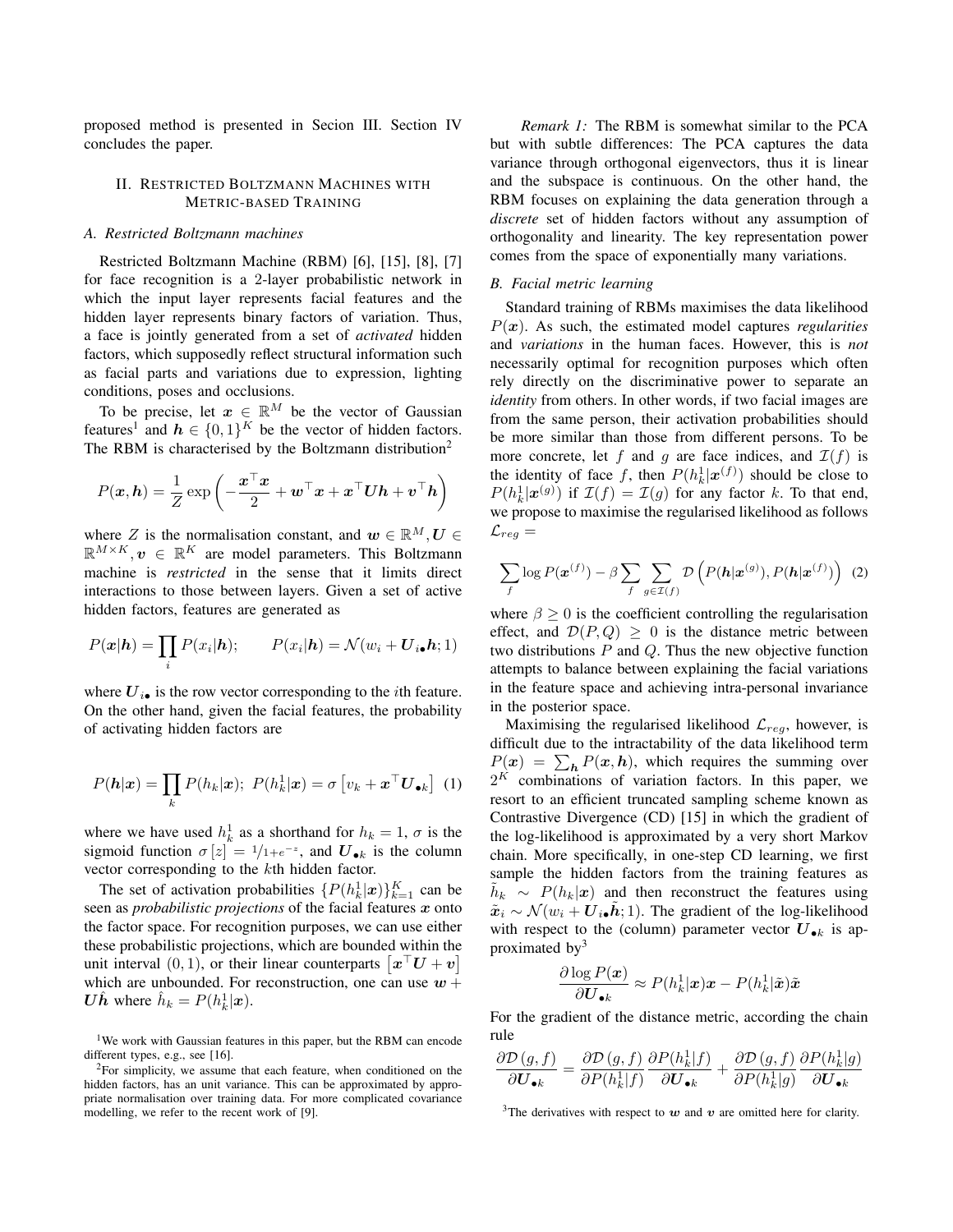where  $\mathcal{D}(g, f)$  is a shorthand for  $\mathcal{D}(P(h|\mathbf{x}^{(g)}), P(h|\mathbf{x}^{(f)}))$ and  $P(h_k^1|f)$  is for  $P(h_k^1|\boldsymbol{x}^{(f)})$ . The derivative  $\frac{\partial D(g,f)}{\partial P(h_k^1|f)}$ depends on the choice of the distance measure  $\mathcal{D}(g, f)$ (Sec. II-C) and is presented in Appendix A. Using Eq. 1, the derivative  $\frac{\partial P(h_k^{\dagger}|\mathbf{x})}{\partial H_{k}}$  $\frac{\partial U_{\bullet k}(\mathbf{x})}{\partial \mathbf{U}_{\bullet k}}$  is then

$$
\frac{\partial P(h_k^1|\boldsymbol{x})}{\partial \boldsymbol{U}_{\bullet k}} = P(h_k^1|\boldsymbol{x}) \left(1 - P(h_k^1|\boldsymbol{x})\right) \boldsymbol{x}
$$

Finally, stochastic gradient ascent is applied due to the approximate nature of the CD learning

$$
\boldsymbol{U}_{\bullet k} \leftarrow \boldsymbol{U}_{\bullet k} + \nu \frac{\partial \mathcal{L}_{reg}}{\partial \boldsymbol{U}_{\bullet k}} \tag{3}
$$

for some learning rate  $\nu > 0$ .

*Remark 2:* We wish to emphasize that the data likelihood and the regulariser in Eq. 2 can theoretically operate on different datasets, which may not overlap with the database used for recognition. For instance, we can use a large unlabelled dataset for the data likelihood, a smaller pairwise labelled dataset with *unknown identities* for regularisation, and another dataset with the known identities for recognition. We only require that these datasets share the same type of feature representation.

## *C. Information-theoretic distance measures*

For the choice of distance function between two distributions  $\mathcal{D}(P,Q)$  we typically expect that  $\mathcal{D}(P,Q) = \mathcal{D}(Q,P)$ and  $P = \arg \min_{Q} \mathcal{D}(P, Q)$ . In this paper, we will focus on the symmetrized Kullback-Leibler (KL) divergence since it is natural in the space of activation probabilities.

For brevity, we use  $KL(g \parallel f)$  as a shorthand for KL  $(P(h|\mathbf{x}^{(g)}) \parallel P(h|\mathbf{x}^{(f)}))$ . The KL divergence is given as

$$
KL(g \parallel f) = \sum_{\mathbf{h}} P(\mathbf{h}|g) \log \frac{P(\mathbf{h}|g)}{P(\mathbf{h}|f)}
$$
  
= 
$$
\sum_{k} \sum_{h_k \in \{0,1\}} P(h_k|g) \log \frac{P(h_k|g)}{P(h_k|f)} \quad (4)
$$

Here we have used the fact that  $P(h|x) = \prod_k P(h_k|x)$ .

However, since the KL-divergence is asymmetric (i.e. KL  $(g \parallel f) \neq$  KL  $(f \parallel g)$ ), we will employ the symmetrized version, also known as the Jensen-Shannon divergence,  $\mathcal{D}(g, f) =$ 

$$
= \frac{1}{2} \left( \text{KL} \left( g \parallel f \right) + \text{KL} \left( f \parallel g \right) \right)
$$
  
= 
$$
\frac{1}{2} \sum_{k} \left( \left( P(h_k^1|g) - P(h_k^1|f) \right) \times \left( \mathbf{x}^{(g)} - \mathbf{x}^{(f)} \right)^\top \mathbf{U}_{\bullet k} \right)
$$

The details of the derivation will be presented in Appendix A.



Figure 1. Sub-images extracted from the faces. Top row: the whole faces; the second row: the left eyes; the third row: the right eyes; the bottom row: the mouths.

*Remark 3:* For a training set with  $|\mathcal{I}|$  subjects and n images per identity, the training time is  $\mathcal{O}(KM|\mathcal{I}|n^2)$ . For most realistic datasets,  $n$  is quite small, and thus the algorithm may be considered as being linear in training size. For recognition, it takes  $\mathcal{O}(KM)$  time per image comparison. To accelerate nearest retrieval, we may employ efficient bit-wise techniques such as those in [17] since our posteriors can be turned into binary vectors, i.e.,  $h_k^* =$  $\arg \max_{h_k \in \{0,1\}} P(h_k^1 | \bm{x}).$ 

## *D. Fusing multiple feature sets*

Subspace approach in face recognition often relies on whole-face pixel-based features from relatively low resolution images. However, the existing literature also recognises the importance of rich feature extraction methods from different resolutions and local parts [18], [14]. For example, Fig. 1 suggests that higher resolution areas around the eyes and mouth are very informative. The question is therefore how to make use of these rich sources of information.

Fortunately, the RBM architecture allows natural fusion of heterogeneous features using *shared* factors of variation. In particular, let  $x_{1:C} = \{x_1, x_2, ..., x_C\}$  be the collection of C feature sets, the activating probability in Eq. 1 can be modified as

$$
P(h_k^1|\boldsymbol{x}_{1:C}) = \sigma \left[ \sum_{c=1}^C \boldsymbol{x}_c^\top \boldsymbol{U}_{c \bullet k} + v_k \right]
$$
 (5)

where  $U_{c\bullet k}$  is the column vector with respect to the cth set and the kth hidden factor. Thus, features from different sets are fused together by appropriate coefficients  $U_{c\bullet k}$ . To make the model more sparsely connected, we can vary the level of factor sharing among sets, e.g., by fixing  $U_{c\bullet k} = 0$ for some pairs  $(c, k)$ .

## III. EXPERIMENTS

*A. Settings*

In order to test our recognition algorithm under strong variations, we capture facial images from 24 persons, each of whom has roughly 35 images under 7 poses and 5 lighting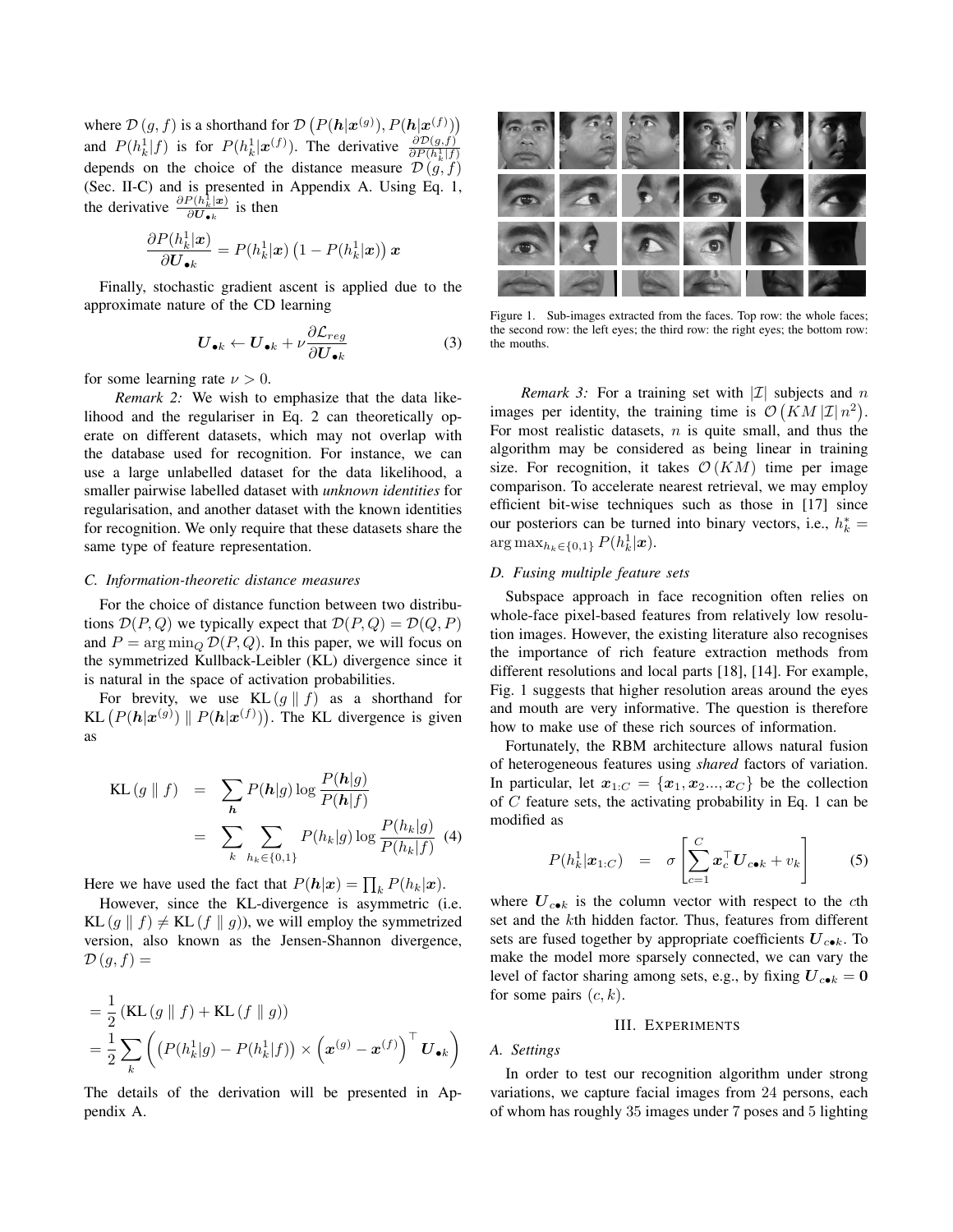

Figure 2. Schematic illustration of the RBM architecture for face recognition. For each face, we run C extractors  $\{e_1, e_2, ..., e_C\}$  to obtain C feature sets, each of which is passed through a dimensionality reduction method  ${r_c}$ . All the feature sets are then fed into the RBM model to produce a vector of posterior  $P(h_1^1|\boldsymbol{x}_{1:C}), P(h_2^1|\boldsymbol{x}_{1:C}), ..., P(h_K^1|\boldsymbol{x}_{1:C}).$ This vector is used for matching with the nearest face in the database.



Figure 3. 7 pose (row) and 5 lighting (column) conditions per person.

conditions (e.g., see Figure 3). Unless otherwise specified, the data is randomly split into a training set of 512 images and a test set of 330 images.

Our model architecture is depicted in Fig. 2. Image features obtained from  $C$  extractors<sup>4</sup> are first preprocessed by a dimensionality reduction module using PCA. These

<sup>4</sup>Each extractor may operate on a facial part, or may implement a specific feature extraction method.



Figure 4. Performance as a function of the controlling parameter  $\beta$ (with  $K = 200$ ) (Left), and the number of factor of variations (with  $\beta = 1$ ) (Right). Facial images are preprocessed using PCA with top 50 eigenvectors.

|                | LDA    | LPP.   | LDML   | <b>RBM</b>     | RBM/LDA        |
|----------------|--------|--------|--------|----------------|----------------|
| Fa             | 71.5   | 71 2   | 67.3   | $71.8 + 0.7$   | $76.5 + 1.2$   |
| Le             | 65.5   | 50.9   | 53.3   | $64.0 \pm 1.0$ | $63.4 \pm 1.0$ |
| Re             | 63.9   | 45.5   | 54.9   | $64.0 + 0.8$   | $68.2 \pm 0.5$ |
| Mo             | 65.8   | 37.3   | 47.3   | $64.2 \pm 0.4$ | $67.1 \pm 0.8$ |
| LRe            | 74.5   | 58.2   | 64.8   | $78.4 + 1.1$   | $79.6 + 1.3$   |
| MoLRe          | 80.0   | 63.0   | 67.9   | $83.9 + 0.7$   | $89.4 + 0.6$   |
| FaLRe          | 81.2   | 77.3   | 77.3   | $86.4 \pm 0.8$ | $89.2 + 0.7$   |
| FaLReMo        | 83.9   | 79.7   | 81.5   | $88.9 + 0.6$   | $92.3 + 0.4$   |
| $(\downarrow)$ | (43.5) | (29.5) | (43.3) | (60.6)         | (67.2)         |

Table I

ACCURACY (%) WHEN FUSING FACIAL PARTS WITH RAW-PIXEL REPRESENTATION.  $FA = Face$ ,  $LE = LEFT$  EYE,  $RE = RIGHT$  EYE,  $MO =$ MOUTH, LRE = LEFT AND RIGHT EYES. RBM/LDA IS THE RBM WHOSE INPUT FEATURES ARE FIRST TRANSFORMED BY LDA. FOR THE PRE-PROCESSING STEP, 50 EIGENVECTORS ARE SELECTED FOR EACH FEATURE SUBSET. THE SYMBOL ↓ INDICATES THE *reduction* IN ERROR RATE WHEN COMBINING FEATURES COMPARED TO THE FACE FEATURES ALONE.

feature sets are then normalised to zero means and unit variances before fused into our RBM. For recognition, the person identity will be assigned to that of the nearest face in the training data according to the Euclidean distance on the activation probabilities.

For training, the parameters  $\{U_{c\bullet}\}_{c=1}^C$  are initialised randomly from Gaussian  $\mathcal{N}(0; 0.1)$ , while bias parameters  $w, v$  are set to zeros initially. To reduce the training time, we divide training data into mini batches of  $B = 100$  images, and update the parameter after each batch. The learning rate is fixed at  $\nu = 0.005/B$  (Eq. 3) and the number of iterations is set at 50. All experiments with RBMs are repeated 10 times before results are reported.

Fig. 4 depicts the recognition performance of the proposed RBM under various hyper-parameters: the metric-learning coefficient  $\beta$  (Eq. 2) and the number of hidden factors K. It can be seen that metric learning effect is profound ( $\beta = 0$ ) means no metric learning), suggesting that suppressing intrapersonal variations is critical. The performance is quite stable against the number of hidden factors as long as the model is large enough (e.g.,  $K \geq 50$ ). For the rest of the paper, we select  $\beta = 1$  and  $K = 200$  unless specified otherwise.

#### *B. Fusion of facial parts*

In this experiment, we manually extract the regions around the eyes and the mouth, and use raw-pixels as features (we can employ automated detectors, e.g., see [14], in a more sophisticated setting). For each part, we run PCA with the top 50 eigenvectors for pre-processing. For comparison, we implement a recent metric learning method called logistic discriminant (LDML) [13], make use of the locality preserving projection<sup>5</sup> (LPP, a.k.a. Laplacian faces) [3] and the linear discriminant analysis (LDA)[19]. The LDML takes

<sup>5</sup>Code available at: http://www.zjucadcg.cn/dengcai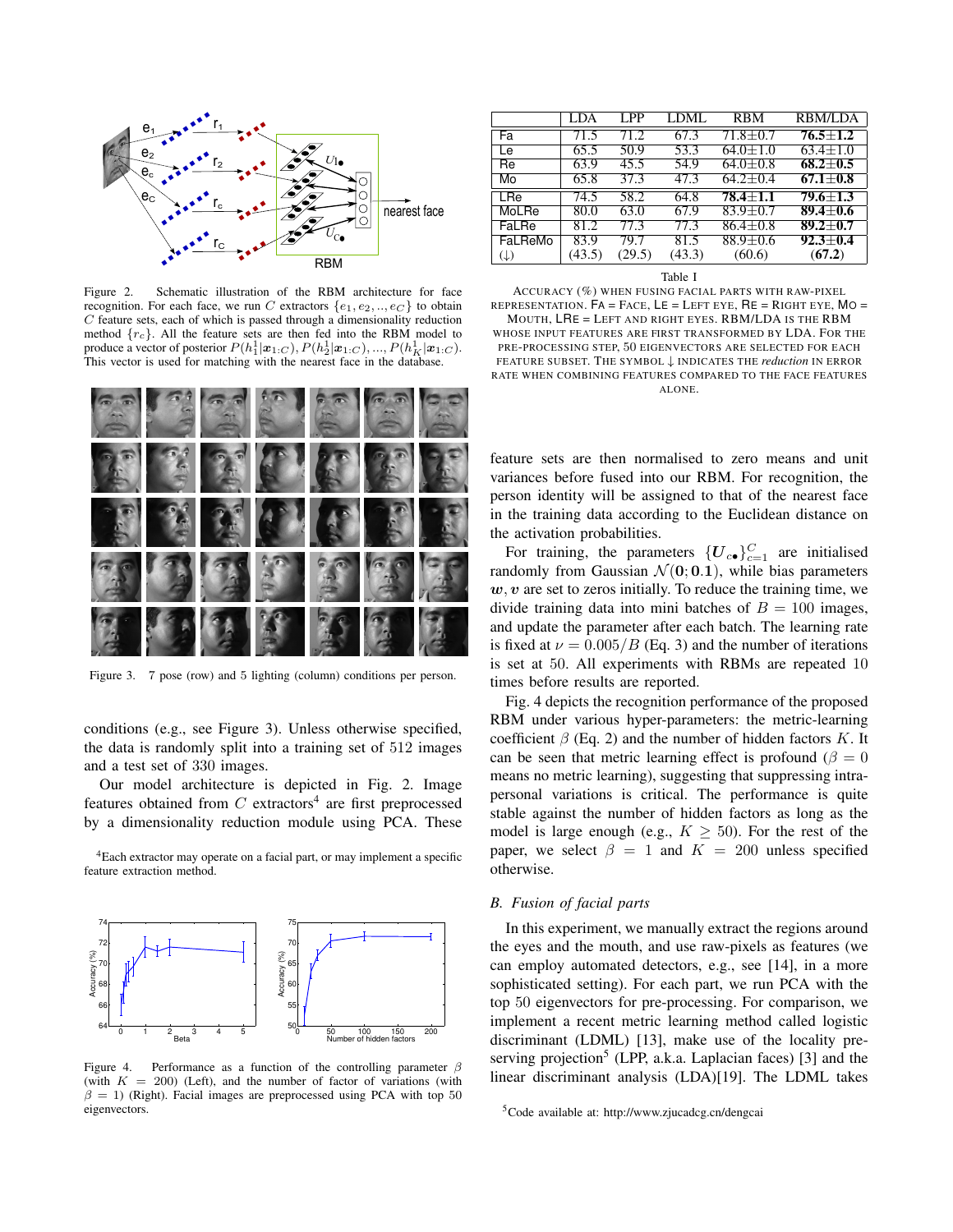

Figure 5. Accuracy as a function of training size with combination of parts and the whole face.

every pair of images and estimates a parametric distance between them. For recognition of a given query face, the nearest training face according to the distance metric is used for recognition. The distance function is trained by maximising the pairwise likelihood under the logistic regression model to specify whether an image pair belongs to the same person. Thus, training LDML is expensive since its run-time complexity is quadratic in training size. Our method, on the other hand, is only quadratic in training size *per person* (which is quite small in most realistic datasets), and linear in number of subjects. The LPP, when the neighbourhood is defined on the intra-personal neighbours, can also be considered as a metric learning method. The main difference from our RBM is that the LDML and the LPP do not have the generative component to capture the regularity in the data.

Table I reports the results of RBMs against other methods. The RBM fares comparably with the LDA when there is a single source of information, and becomes competitive when there are multiple sources. It is interesting to see that the RBM can improve over the LDA since the LDA to some extent is also a metric learning method. We conjecture that the probabilistic and non-linear nature of the RBM may complement the LDA. When combining parts, the reduction of error rate is significant: we can reduce as much as 67% error by combining part-based features with wholeface features using the LDA as a pre-processing step for the RBM.

# *C. Feature extraction under different resolutions*

We employ two feature representations: the local binary patterns (LBP) [20] and the Gabor features [2]. For the LBP we follow the recommendation in [4], in that each facial component or the whole face is partitioned into smaller cells, and then LBP is applied to each region to yield a histogram. Finally, all histograms are concatenated to form a long feature vector. The partition and concatenation processes

| Face res       | Pixel          | $LBP(*)$                    | $Gabor(**)$         |
|----------------|----------------|-----------------------------|---------------------|
| $13\times13$   | $92.3 \pm 0.4$ | $75.8 \pm 2.3(2 \times 2)$  | $90.4 \pm 0.6(72)$  |
| $19\times19$   | $91.2 \pm 0.6$ | $83.0 \pm 1.3(3 \times 3)$  | $95.9 \pm 0.6 (14)$ |
| $25\times25$   | $90.8 \pm 0.6$ | $92.6 \pm 0.8 (3 \times 3)$ | $97.2 \pm 0.7(14)$  |
| $38\times38$   | $91.6 \pm 0.7$ | $94.8 \pm 0.8 (5 \times 5)$ | $94.3 \pm 1.1(4)$   |
| $75\times75$   | NA.            | $98.5 \pm 0.5(5 \times 5)$  | $70.4 \pm 1.4(78)$  |
| $150\times150$ | NA.            | $99.2 \pm 0.2 (5 \times 5)$ | NΑ                  |

#### Table II

PERFORMANCE OF RBM WITH RESPECT TO FEATURE REPRESENTATIONS, MULTIPLE PART FUSION UNDER DIFFERENT RESOLUTIONS. EXTRACTED FEATURES ARE FIRST PREPROCESSED BY LDA. THE FACE RESOLUTION IS LISTED FOR THE WHOLE FACE, AND THE COMPONENTS ARE PROPORTIONALLY RESIZED. (\*) THE LBP DEPENDS ON HOW WE PARTITION THE IMAGE INTO SMALLER CELLS, E.G.,  $2 \times 2$  MEANS THERE ARE 4 CELLS. (\*\*) THE GABOR FILTERS TYPICALLY PRODUCE BIG RESPONSE IMAGES WHICH ARE THEN DOWN SAMPLED BY A CERTAIN FACTOR, I.E.,  $(\sqrt{8})$  for the case of  $75 \times 75$ RESOLUTION.

implicitly encode the geometrical structure of the component or the face, which are critical to the recognition performance. Thus, there is a trade-off between the number of cells for preserving information richness and the length of vector for efficiency. For the Gabor representation, as suggested in [2] we employ a bank of 40 filters which account for 5 scales and 8 orientations.

Table II reports the results of the RBM with respect to resolution of the images. It can be seen that the raw-pixel representation is robust against image scaling. This may be explained by the fact that the pre-processing step based on LDA typically discovers the subspace of the faces, which depends on the overall structure of the face space rather than the details. Localized methods like LBP and Gabor filters, on the other hand, rely on the local details of the faces such as textures in the case of LBP and edges in the case of Gabor filters. The LBP is also depending on the number of partitions in the face, which means that larger faces will allow more cells.

#### IV. CONCLUSION

We have introduced a new method for face recognition using Restricted Boltzmann Machines. Our main contribution lies in the regularisation of the training objective function to reduce intra-personal variations. This is achieved by adding an information-theoretic divergence into the standard loglikelihood. The proposed model is flexible in incorporating multiple feature sets with easy controlling of sparsity level. Experiments on a dataset with strong variations in lighting and pose conditions have shown that our proposed method is competitive against other metric learning rivals. We also validated the method under a variety of settings, including fusing facial parts, using feature extraction techniques such as LBP and Gabor filters, and varying resolutions.